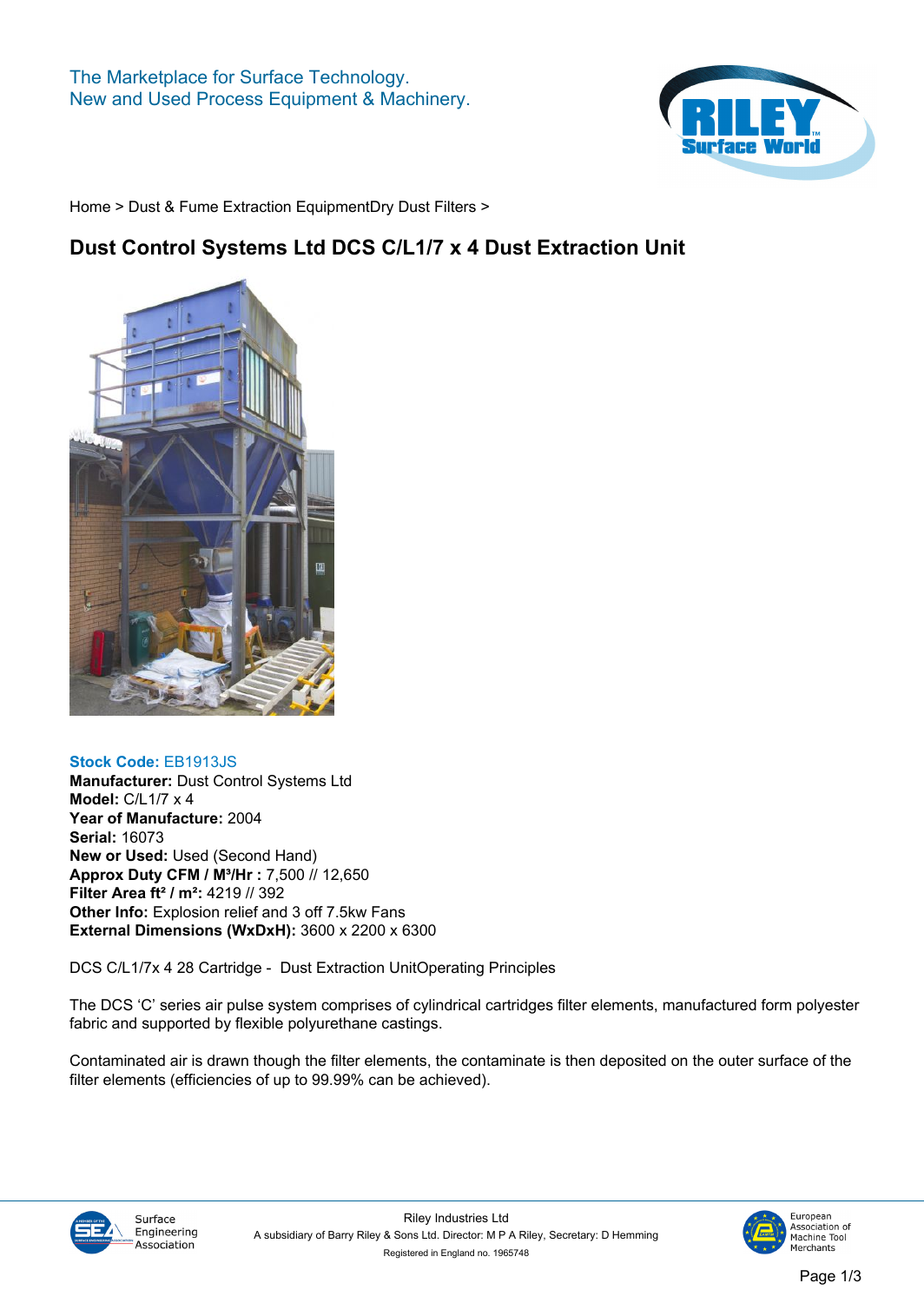

**[Home](https://www.rileysurfaceworld.co.uk) > [Dust & Fume Extraction Equipment](https://www.rileysurfaceworld.co.uk/dust-fume.asp)[Dry Dust Filters](https://www.rileysurfaceworld.co.uk/dust-dry.asp) >**

## **Dust Control Systems Ltd DCS C/L1/7 x 4 Dust Extraction Unit**

**Cleaning out of the filter elements is achieved by pulsing compressed air though jet tubes mounted on the clean side of the filter element.**

**The momentary reversal of air flow caused by the 'Air Pulse' creates an expansion of the filter element sufficient to break and dislodge the matrix of contaminant that had developed on the outer surface of the filter element.**

**Design Construction**

**Filter elements are mounted from the clean of dirty air plenum chamber depending on application.**

**The blow bar/jet tube assembly is locked into the diaphragm valve with a compression fittings and seals. The jet tube is drilled to suite the cartridge positions and is secured at the opposite end with standard fixings.**

**A dust-tight cabinet, mounted on the external casing of the plenum chamber contains the solid state pulse sequence controller, suitable for 110/240 volt single phase electrical supply. The solenoid valves are pre-mounted in this box and piped through bulkhead connectors to the diaphragm valves.**

**To feed the air pulse system a large capacity cylindrical air receiver is installed.**

**DCS 'C' Series Air Pulse Jet Filters require a constant supply of clean, dry compressed air and must be controlled by the regulator to maintain a pressure within the cylindrical air receiver.**

**DCS 'C' Series Air Pulse equipment is manufactured from heavy gauge steel sheets. All joints are of a welded or bolted construction, sealed prior to painting. A standard paint finish, utilising acidic based etch primer and semi gloss all-weather top coat can be employed.**

**DCS 'C ' Series Filter Module utilises high efficiency cartridge filter elements manufactured from spun bonded polyester fabric. The filter module is mounted on a support steelwork structure to raise the rotary valve outlet to a suitable height above the bulk bag.**

**Filter Media Cleaning Fully Automatic Reverse Jet Unit for achieving continuous filter cleaning via intermittent pulses of compressed air. The compressed air is injected down the filter cartridges through a blow tube assembly mounted to the clean side of the filter cartridges in the clean air outlet plenum. The injection of compressed air is achieved via diaphragm valves operated by pneumatic solenoids.**

**The dust tight cabinet mounted on the plenum chamber contains a solid state pulse sequence controller, suitable for 110/240v single phase electrical supply. It will also contain the pneumatic control solenoids. The pulse sequence controller/solenoid assembly is factory-piped to the diaphragm valves.**

**The controller is complete with a selector switch to enable pulse cleaning off-line when your fan set has been shut down.**

**Filter Media Access filter media access is gained through front inspection doors of a bolt-on type.**

**Access Platform to facilitate maintenance of the filter plant there is a maintenance platform complete with British Standard handrailing, kicking flat and mezzanine type deck plates.**